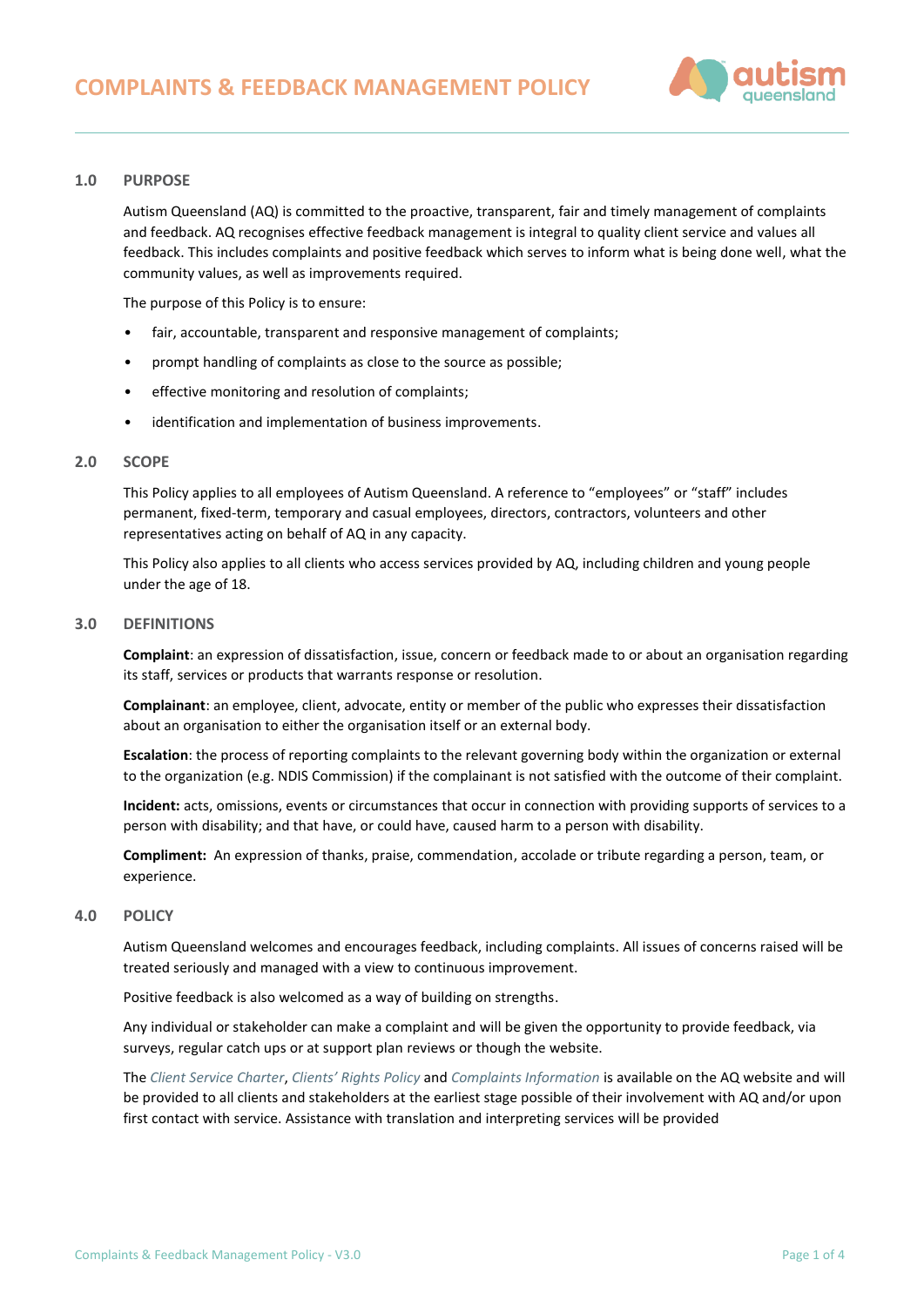

# **5.0 PRINCIPLES**

Autism Queensland is committed to the following complaints management principles:

- **Efficiency** acknowledgement of any complaint within 48 hours;
- **Effectiveness** resolve complaints quickly, fully and with minimal disruption to service delivery
- **Fairness** provision of a free and accessible complaints process that supports natural justice and procedural fairness for all persons with no reprisals or detriment from making a complaint;
- **Support** people have the right to be supported by a friend, advocate, interpreter or community elder;
- **Accessibility** provision of information about where to lodge a complaint, how to make a complaint and how complaints will be managed, including referring complaints to external agencies, where required;
- **Anonymity** opportunity for complaints to be made anonymously, with complainants advised of the limitations of an anonymous complaint;
- **Acknowledgement** of employees or teams where positive feedback has been received.
- **No Consequences** the complainant and other persons will be protected from any repercussions, reprisals or victimisation occurring as a result of providing information to a complaint
- **Transparency** provision of clear information about what can or cannot be achieved by a complaints process, and providing assistance to anyone who wishes to make a complaint.
- **Confidentiality** responding to complainants in a respectful, fair, objective and timely manner, that respects the confidentiality of personal information, and is only disclosed to the those required to deal with the complaint;
- **Open Communication** regularly communicating with parties about the progress of the complaint;
- **Clear Outcomes** providing a clear explanation of the final decision, any recommendations, review options and any available external review mechanisms;
- **Accurate Record Keeping** maintaining accurate records of complaints, correspondence, investigations, actions consistent with the *[Data Collection and Records Management Policy & Procedure](https://autismqueenslandlimited.sharepoint.com/sites/AQQADocuments/All%20Documents/Data%20Collection%20and%20Records%20Management%20Policy%20&%20Procedure.pdf?CT=1652245898126&OR=ItemsView)*;
- **Continuous Quality Improvement** inform the continuous improvement of Autism Queensland's services, procedures and practices or the workplace environment for employees through the use of the approved Complaint Management System to monitor and review progress of complaints;
- **Safety** abusive, aggressive, bullying or disrespectful behaviour towards employees will not be tolerated.

## **6.0 ROLES AND RESPONSIBILITIES**

#### **The Executive Leadership Team is responsible for:**

- establishing a system that manages complaints effectively and efficiently;
- ensuring all staff are appropriately trained in complaints management;
- reviewing recommendations, and providing management responses, made through investigation reports, internal reviews or any complaint management process that relates to business process improvement;
- ensuring recommendations made through investigation reports, internal reviews and any complaint management process are implemented, within agreed timeframes;
- ensuring ongoing continuous improvement of service delivery by making changes to process where the trends and issues identified indicate a change to service delivery process is required;
- referring matters to an external agency for action if/when necessary.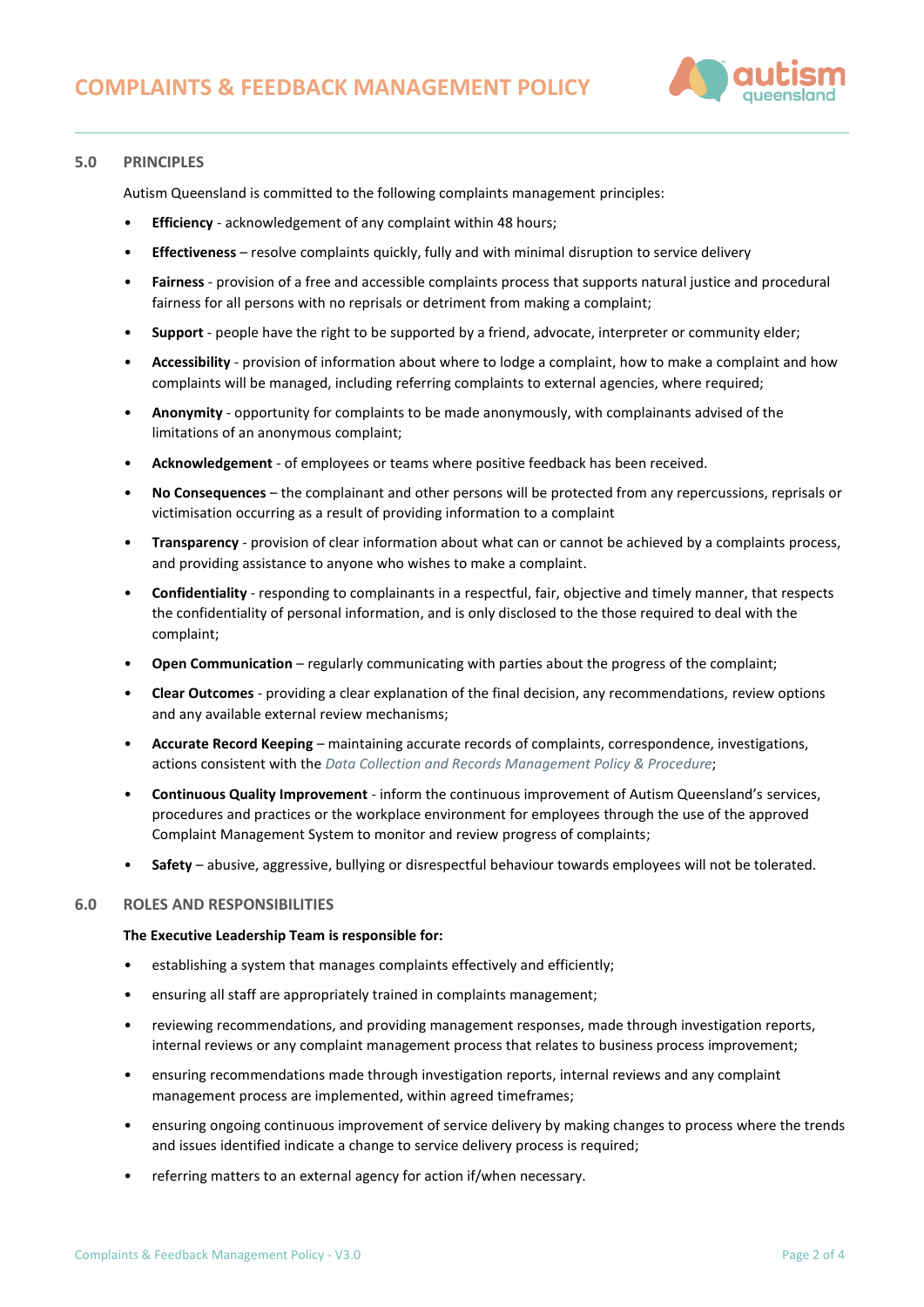

## **Employees are responsible for:**

- welcoming and encouraging feedback as part of continuous improvement.
- ensuring they are up to date with training on complaints & feedback management procedures
- ensuring all feedback is handled in accordance with this Policy and the Complaints & Feedback Management Procedure;
- documenting and maintaining accurate feedback management records via the AQ Complaints Management System.

### **7.0 REPORTING**

A complaint does not need to be formally lodged to be deemed a complaint. All issues and concerns, whether informal or formal, must be entered into the AQ Complaints Management System. Complaints are directed to and reviewed by the Chief Executive Officer who assigns investigation of the complaint to the relevant Executive and Senior Manager. The CEO follows progress of the investigation to conclusion and implements corrective actions and reporting as relevant.

Reports or allegations of suspected harm or risk of harm to a child will be actioned immediately in accordance with the Child Protection (School) and/or (Non-School) Policy & Procedure.

# **8.0 EXTERNAL COMPLAINTS**

Complaints about Autism Queensland may also be directed externally to bodies including, but not limited to:

- Australian Competition and Consumer Commission (ACCC)
- Department of Transport and Main Roads
- Fair Work Ombudsman
- NDIS Quality and Safeguards Commission
- Office of the Australian Information Commissioner
- Office of the Queensland Ombudsman
- Queensland Civil and Administrative Tribunal (QCAT)
- Queensland Government Department of Education
- Queensland Government Department of Seniors, Disability Services and Aboriginal Torres Strait Islander Partnerships
- Workplace Health and Safety Queensland